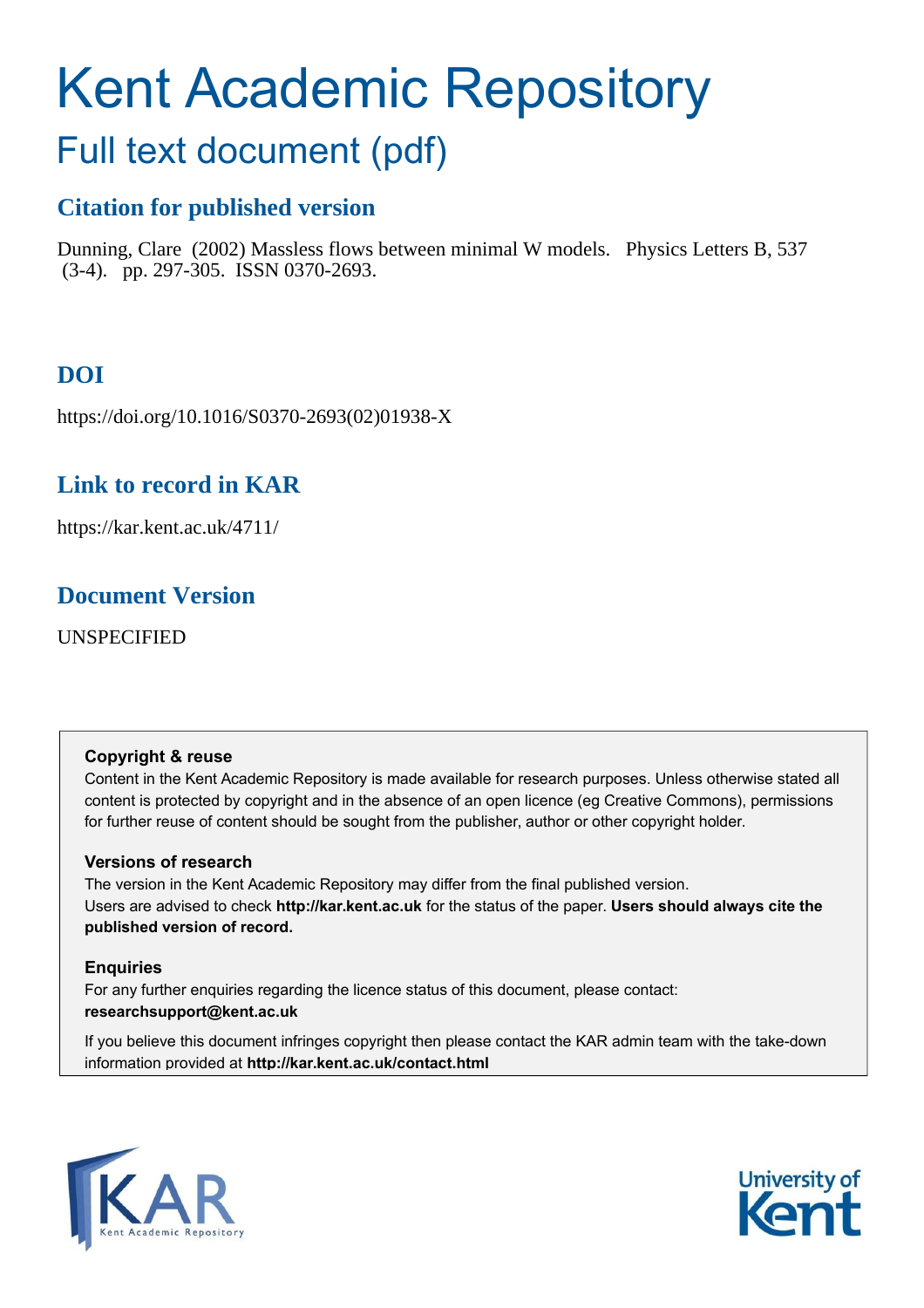## <span id="page-1-0"></span>Massless flows between minimal W models

Clare Dunning [1](#page-0-0) Dept. of Mathematics, University of York, York YO1 5DD, UK

#### Abstract

We study the renormalisation group flows between minimal W models by means of a new set of nonlinear integral equations which provide access to the effective central charge of both unitary and nonunitary models. We show that the scaling function associated to the nonunitary models is a nonmonotonic function of the system size.

1. A recent study of the renormalisation group flows between nonunitary minimal models revealed an unexpected behaviour for the groundstate energy  $E_0(R)$ , in that it was a nonmonotonic function of the system size  $R$  [\[1\]](#page-9-0). The nonmonotonicity was illustrated using the finite-size scaling function  $c_{\text{eff}}(r)$ , which up to the bulk term is proportional to the groundstate energy

$$
E_0(R) = E_{\text{bulk}}(M, R) - \frac{\pi c_{\text{eff}}(r)}{6R} \quad , \quad r = MR \; , \tag{1}
$$

where  $M$  is the so-called crossover scale (the mass in massive theories). As the system size goes to zero  $c_{\text{eff}}(r)$  becomes the effective central charge

$$
\lim_{r \to 0} c_{\text{eff}}(r) = c - 24\Delta_0 \tag{2}
$$

We denote the actual central charge by c while  $\Delta_0$  is the conformal dimension of the lowest primary field of the UV CFT.

The effective central charge and the central charge of the *unitary* minimal models coincide, and according to Zamolodchikov's c-theorem [\[2\]](#page-9-0) there exists a function  $\tilde{c}$  which is monotonic. However, apart from the UV and IR points at which  $\tilde{c}$  equals the central charge of the relevant CFT, it is not clear if there is any connection with  $E_0(r)$ . Nevertheless the groundstate energy of the unitary models is always monotonic. Analogously it had been thought that the groundstate energy of the nonunitary models would also be monotonic, but the results of[[1\]](#page-9-0) and [\[3–6\]](#page-9-0) provide a number of counter examples. In this letter we study a further set of perturbed conformal field theories, demonstrating that  $c_{\text{eff}}(r)$  behaves nonmonotonically for the majority of nonunitary models.

We consider the minimal models  $W{\mathcal G}_N^{p,q}$  $\frac{p,q}{N}$  based on one of the simply laced Lie algebras  $G = A_{n-1}, D_n, E_6, E_7, E_8$  [\[7](#page-9-0)]. The models are specified by two coprime integers p and q with  $p > h$ , in terms of which the central charge and the effective central charge are

$$
c = N \left( 1 - \frac{h(h+1)(p-q)^2}{pq} \right) , \quad c_{\text{eff}} = N \left( 1 - \frac{h(h+1)}{pq} \right) .
$$
 (3)

Here N denotes the rank of the algebra and h the dual Coxeter number. The primary fields  $\Phi_{\Omega,\Omega'}$  are labelled by a pair of weights  $\Omega,\Omega'$  which satisfy

$$
\theta \cdot \Omega \le q \quad , \quad \theta \cdot \Omega' \le p \tag{4}
$$

 $^{\rm 1}$ tcd1@york.ac.uk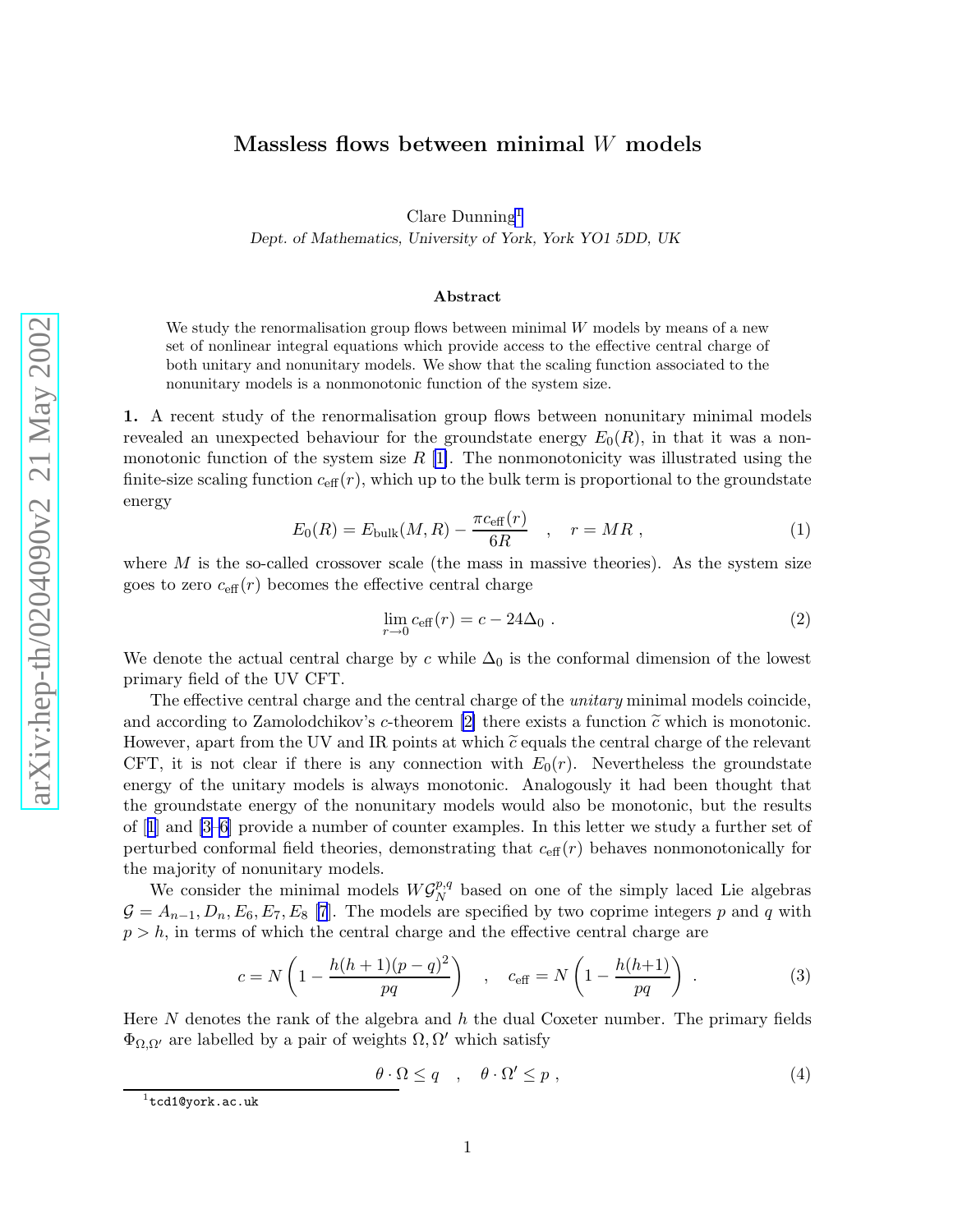<span id="page-2-0"></span>where  $\theta$  is the highest root of G [\[8](#page-9-0)]. All models have a primary field  $\Phi_{\text{adj}}$  that has weights  $\Omega' =$  $\Omega_{\rm id}$  and  $\Omega = \Omega_{\rm adj}$  corresponding to the trivial and adjoint representations of G respectively. It has conformal dimensions

$$
\Delta = \bar{\Delta} = 1 - \frac{(q-p)h}{q},\tag{5}
$$

and is relevant for all  $p, q$  such that  $q > p$ . Formally denoting the action of the unperturbed CFT  $\mathcal{A}_{CFT}$ , that of the perturbed model may be written

$$
\mathcal{A} = \mathcal{A}_{\rm CFT} + \lambda \int d^2 x \, \Phi_{\rm adj} \,, \tag{6}
$$

reproducing for  $A_1$  the well-known  $\phi_{13}$  perturbations of the Virasoro minimal models.

Depending on the sign of the coupling constant  $\lambda$ , the perturbation either leads to a massive quantum field theory, or it induces a 'massless flow' into a conformal field theory with smaller effective central charge. One of the standard methods of studying the groundstate energy of both types of model is the thermodynamic Bethe ansatz. The result is a set of coupled nonlinear integral equations (the TBA equations), whose solution provides direct access to  $c_{\text{eff}}(r)$  at all values of r.

The unitary  $W\mathcal{G}_N^{p,p+1}$  $S_N^{p,p+1}$  can alternatively be described as  $\mathcal{G}_N^k \times \mathcal{G}_N^1 / \mathcal{G}_N^{k+1}$  $N^{k+1}$  coset models at  $k = p-h$ , in terms of which the perturbing operator  $\Phi_{\text{adj}}$  is usually known as  $\Phi_{\text{id},\text{id},\text{adj}}$ . TBA equations describing the evolution of the effective central charge between these coset models, and therefore the *unitary*  $W\mathcal{G}$  models, are already known [\[9](#page-9-0)–[11\]](#page-10-0), and they verify the conjectured pattern of flows [\[8,](#page-9-0) [12\]](#page-10-0):

$$
W\mathcal{G}_N^{p,p+1} + \Phi_{\text{adj}} \to W\mathcal{G}_N^{p-1,p} . \tag{7}
$$

By dropping the restriction  $q = p + 1$ , we may also consider flows originating from the much larger class of nonunitary  $W\mathcal{G}$  minimal models, which also have a description as a coset but at fractional level  $\mathcal{G}_N^{p/(q-p)-h} \times \mathcal{G}_N^1/\mathcal{G}_N^{p/(q-p)-h+1}$  $N^{p/(q-p)-n+1}$ . Analogous to the known behaviour of the  $\phi_{13}$  perturbations of the Virasoro models [\[13–16](#page-10-0)], it is natural to suppose that the nonunitary generalisation of [\(7\)](#page-1-0) will be

$$
W\mathcal{G}_N^{p,q} + \Phi_{\text{adj}} \to W\mathcal{G}_N^{2p-q,p} . \tag{8}
$$

TBA equations describing massless flows from these nonunitary models are not yet known. Instead, motivated by [\[1](#page-9-0),[6\]](#page-9-0), we propose a different type of nonlinear integral equation (NLIE) whose solution provides access to the effective central charge of both unitary and nonunitary minimal models. The equations can be found in section 2, and are tested in section 3. In 4 and 5 we extract some exact results and make a comparison with ultraviolet and infrared perturbation theory. The connection between the massive models and the Gross-Neveu models and other comments can be found in section 6.

2. Our starting point is a set of nonlinear integral equations that encode the groundstate energy of the imaginary-coupled simply laced affine Toda field theories. Our interest in these theories lies in the fact that for values of the Toda coupling constant  $\beta^2 = p/(p+1)$  the theory can be consistently restricted to the massive  $\Phi_{\text{adg}}$  perturbation of the unitary  $W\mathcal{G}_{N}^{p,p+1}$ N minimal models [\[17–22](#page-10-0)]. Moreover, the massive  $\phi_{13}$  perturbation of the nonunitary  $\ddot{W}A_1^{p,q}$ minimal models can be obtained from the sine-Gordon model by tuning the coupling to  $\beta^2 = p/q$ . A similar result may be true for the nonunitary minimal models based on the other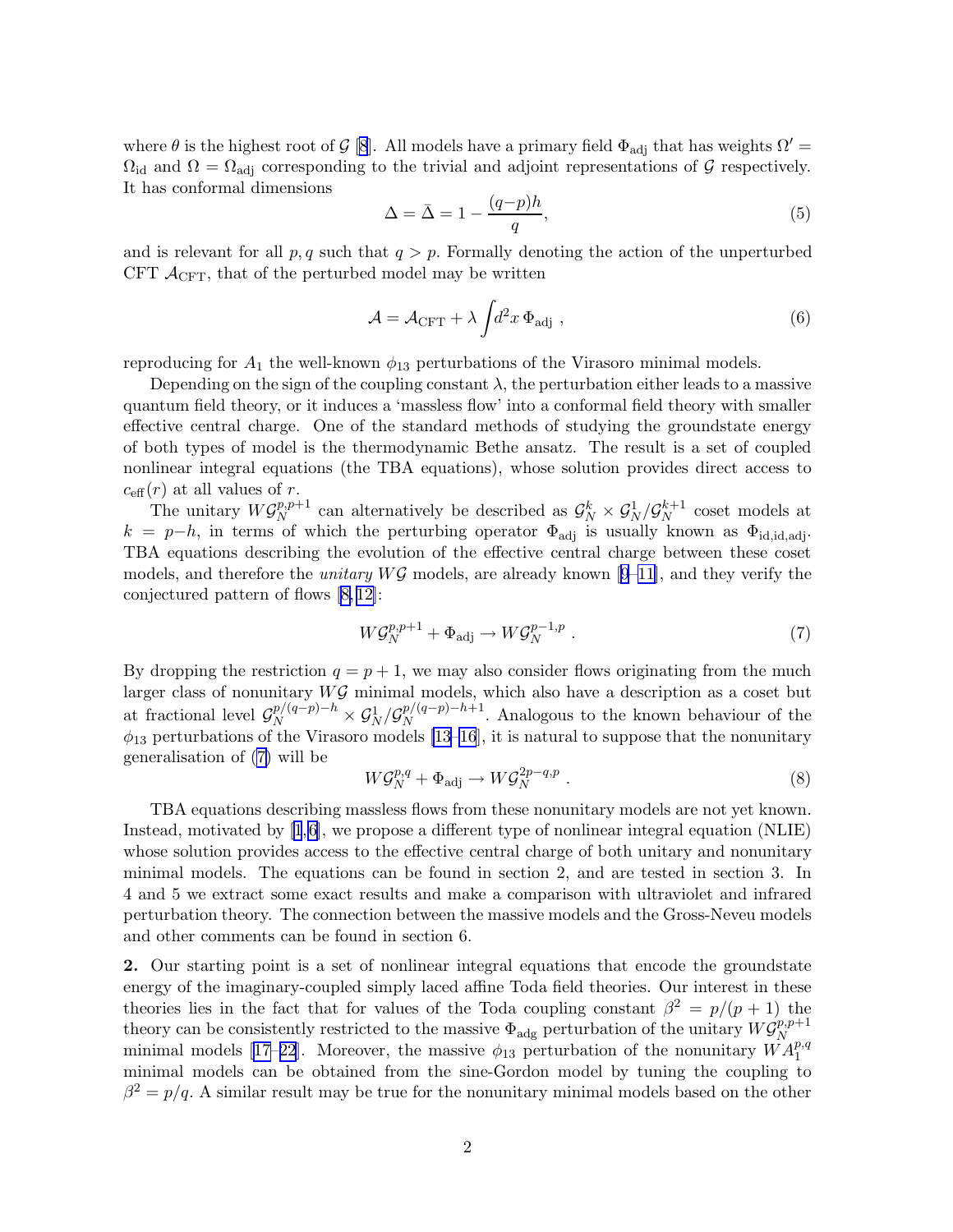<span id="page-3-0"></span>
$$
A_{n-1} \n\begin{cases}\nM_a = M \sin(\pi a/h) / \sin(\pi/h) & 1 \le a \le n-1 \\
M_{n-1} = M_n = M/2 \sin(\pi/h) & , \quad M_a = M \sin(\pi a/h) / \sin(\pi/h) & 1 \le a \le n-2 \\
M_1 = M_2 = M & , \quad M_3 = 2M \cos(\pi/4) & , \quad M_4 = M_5 = 2M \cos(\pi/12) \\
M_6 = 4M \cos(\pi/12) \cos(\pi/4) & , \quad M_3 = 2M \cos(\pi/9) & , \quad M_4 = 2M \cos(\pi/18) \\
M_1 = M & , \quad M_2 = 2M \cos(5\pi/18) & , \quad M_3 = 2M \cos(\pi/9) & , \quad M_4 = 2M \cos(\pi/18) \\
M_5 = 2M_2 \cos(\pi/18) & , \quad M_6 = 2M_3 \cos(2\pi/9) & , \quad M_7 = 2M_3 \cos(\pi/18) \\
M_1 = M & , \quad M_2 = 2M \cos(\pi/5) & , \quad M_3 = 2M \cos(\pi/30) & , \quad M_4 = 2M_2 \cos(7\pi/30) \\
M_5 = 2M_2 \cos(2\pi/15) & , \quad M_6 = 2M_2 \cos(\pi/30) & \\
M_7 = 4M_2 \cos(\pi/5) \cos(7\pi/30) & , \quad M_8 = 4M_2 \cos(\pi/5) \cos(2\pi/15)\n\end{cases}
$$

Table 1: The mass normalisation.

simplylaced Lie algebras [[23\]](#page-10-0), and at the level of the NLIEs we do find the choice  $\beta^2 = p/q$ yields both unitary and nonunitary perturbed models.

The NLIEs describing the groundstate energy of the massive imaginary-coupled Toda field theories were first obtained in [\[24](#page-10-0), [25\]](#page-10-0), and have appeared in a different context in[[26](#page-10-0)]. The effective central charge is defined in terms of N functions which satisfy a set of coupled equations

$$
f^{(a)}(\theta) = -\frac{i}{2}m_a r e^{\theta} + i\pi \sum_{b=1} C_{ab}^{-1} \alpha_b + 2i \sum_{b=1}^N \left[ \int_{\mathcal{C}} d\theta' \varphi_{ab}(\theta - \theta') \Im m \ln(1 + e^{f^{(b)}(\theta')}) \right]. \tag{9}
$$

The integration contour  $\mathcal C$  runs just below the real axis while r is built from the lightest mass M of the theory and the cylinder size R via  $r = MR$ . We have set  $m_a = M_a/M$ , where each mass  $M_a$  is associated to a node of the Dynkin diagram via the labelling of [\[27](#page-10-0)], and is such that  $(M_1, M_2, \ldots, M_N)$  forms an eigenvector of the Cartan matrix with eigenvalue  $4\sin^2(\pi/2h)$ . Our particular normalisation is given in table [1](#page-2-0). The kernel functions

$$
\varphi_{ab}(\theta) = \int_{-\infty}^{\infty} \frac{dk}{2\pi} e^{ik\theta} \left( \delta_{ab} - \frac{\sinh(\frac{\pi}{h}(\xi+1)k))}{\sinh(\frac{\pi}{h}\xi k)\cosh(\frac{\pi}{h}k)} C_{ab}^{-1}(k) \right)
$$
(10)

are written in terms of the 'deformed' Cartan matrix  $C_{ab}(k)$ , which is equal to 2 if  $a = b$ , and  $-1/\cosh(\pi k/h)$  if nodes a and b of the relevant Dynkin diagram are connected. Note that at  $k = 0$  it reduces to the standard Cartan matrix  $C_{ab}$ . The exact effective central charge may be determined using

$$
c_{\text{eff}}(r) = -\frac{6r}{\pi^2} \sum_{a=1}^{N} m_a \left[ \int_{\mathcal{C}} d\theta \sinh \theta \, \Im m \ln(1 + e^{f^{(a)}(\theta)}) \right] \,. \tag{11}
$$

Due to the nonlinear nature of ([9](#page-2-0)) and [\(11\)](#page-2-0),  $c_{\text{eff}}(r)$  is usually obtained by solving the equations numerically. However, like the TBA equations, the NLIEs can be exactly evaluated at the ultraviolet point[[28\]](#page-10-0), the result for the above equations being [\[25\]](#page-10-0)

$$
c_{\text{eff}}(0) = N - \frac{3\xi}{\xi + 1} \sum_{a,b=1}^{N} C_{ab}^{-1} \alpha_a \alpha_b \tag{12}
$$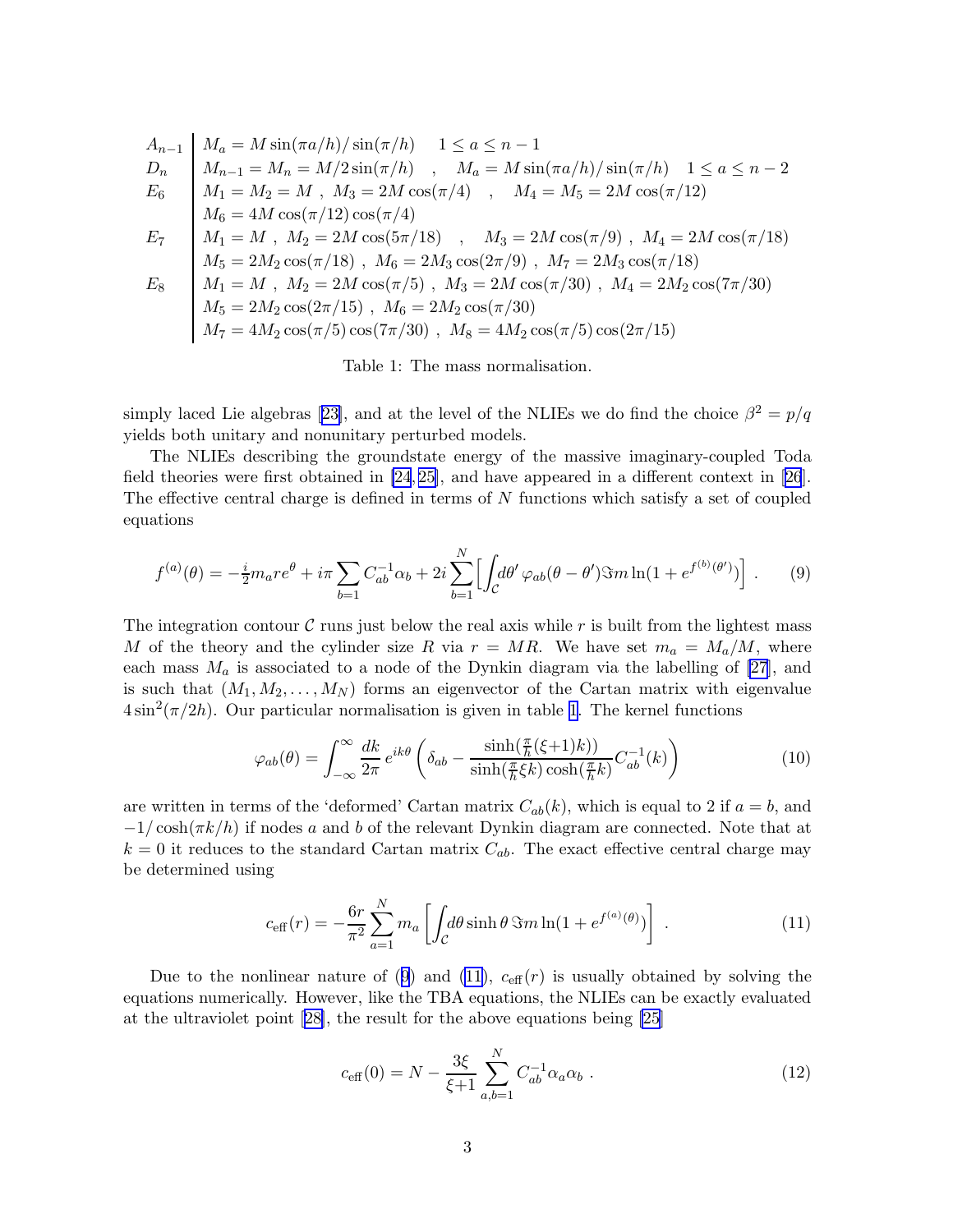<span id="page-4-0"></span>The effective central charge of the massive  $\Phi_{\text{adj}}$  perturbation of  $W\mathcal{G}_N^{p,q}$  $\frac{p,q}{N}$  is obtained by setting the parameter  $\xi$  and the twists  $\alpha = (\alpha_1, \alpha_2, \dots, \alpha_N)$  to

$$
\xi = p/(q-p) \quad , \quad \alpha = (2/p, 2/p, \dots, 2/p) \; . \tag{13}
$$

The affine Toda coupling constant  $\beta^2$  is related to  $\xi$  via  $\beta^2 = \xi/(\xi + 1)$ , and the above ensures  $\beta^2 = p/q$ . The choice of  $\alpha$  is motivated by [\[29](#page-10-0),30] for the  $A_1$  related models, and the prescription given in [\[25](#page-10-0)] which yields the central charge of the WG minimal models rather than  $c_{\text{eff}}(r)$ . As a first check we insert [\(13\)](#page-3-0) into ([12\)](#page-2-0), simplify using  $12\sum_{a,b=1}^{N}C_{ab}^{-1}=Nh(h+1)$ , and recover the expected UV effective central charge ([3](#page-0-0)).

In accordance with ([8](#page-1-0)) we modify the massive equations to interpolate from a model with  $\xi = p/(q-p)$  $\xi = p/(q-p)$  $\xi = p/(q-p)$  to one with  $\xi' = (2p-q)/(p-q)$ , that is  $\xi' = \xi - 1$  $\xi' = \xi - 1$ . Motivated by [1,[6](#page-9-0)], we associate two functions  $f_R^{(a)}$  $f_R^{(a)}$  and  $f_L^{(a)}$  $L^{(u)}$  to each node of the Dynkin diagram, introduce new kernels and twists such that the functions satisfy

$$
f_R^{(m)}(\theta) = -\frac{i}{2} m_a r e^{\theta} + i\pi \sum_{b=1}^N C_{ab}^{-1} \alpha'_b
$$
  
+2i  $\sum_{b=1}^N \left[ \int_C d\theta' \phi_{ab}(\theta - \theta') \Im m \ln(1 + e^{f_R^{(b)}(\theta')}) + \int_C d\theta' \chi_{ab}(\theta - \theta') \Im m \ln(1 + e^{-f_L^{(b)}(\theta')}) \right]$ , (14)  

$$
f_L^{(m)}(\theta) = -\frac{i}{2} m_a r e^{-\theta} - i\pi \sum_{b=1}^N C_{ab}^{-1} \alpha'_b
$$
  
-2i  $\sum_{b=1}^N \left[ \int_C d\theta' \phi_{ab}(\theta - \theta') \Im m \ln(1 + e^{-f_L^{(b)}(\theta')}) + \int_C d\theta' \chi_{ab}(\theta - \theta') \Im m \ln(1 + e^{f_R^{(b)}(\theta')}) \right]$ . (15)

and replace the formula for the effective central charge with

$$
c_{\text{eff}}(r) = -\frac{6r}{\pi^2} \sum_{a=1}^{N} m_a \Big[ \int_{\mathcal{C}} d\theta \, e^{\theta} \Im m \ln(1 + e^{f_R^{(a)}(\theta)}) - \int_{\mathcal{C}} d\theta \, e^{-\theta} \Im m \ln(1 + e^{-f_L^{(a)}(\theta)}) \Big] \,. \tag{16}
$$

As explained in [\[1\]](#page-9-0), we fix the kernel functions by considering the equations in the limits in which  $r \to 0$  and  $r \to \infty$ . In the far infrared, the massless equations coincide with the ultraviolet limit of the massive equations, with kernel  $\varphi_{ab}(\theta)$  replaced by  $\phi_{ab}(\theta)$ . Since this should describe a model with parameter  $\xi-1$  we set  $\phi_{ab}(\theta)$  to

$$
\phi_{ab}(\theta) = \int_{-\infty}^{\infty} \frac{dk}{2\pi} e^{ik\theta} \left( \delta_{mt} - \frac{\sinh(\frac{\pi\xi}{h}k)}{\sinh(\frac{\pi}{h}(\xi-1)k)\cosh(\frac{\pi}{h}k)} C_{mt}^{-1}(k) \right) . \tag{17}
$$

For very small  $r$ , the massless equations should instead coincide with the ultraviolet limit of the massive equations with parameter  $\xi$ . After some manipulations [\[1\]](#page-9-0), the fourier transformed massive and massless equations can be directly compared. With the tilde denoting the fourier transformed functions, the equations will match provided  $\widetilde{\chi}_{ab}(k)$  and  $\alpha'_a$  satisfy

$$
\widetilde{\varphi}_{ab}(k) = \widetilde{\phi}_{ab}(k) + \sum_{c,d=1}^{N} \widetilde{\chi}_{ac}(k) [\mathbb{1} - \widetilde{\phi}(k)]_{cd}^{-1} \widetilde{\chi}_{db}(k) , \qquad (18)
$$

$$
\alpha_a = \alpha'_a + \sum_{c,d=1}^N \widetilde{\chi}_{ac}(0)[1-\widetilde{\phi}(0)]_{cd}^{-1} \widetilde{\chi}_{db}(0) . \qquad (19)
$$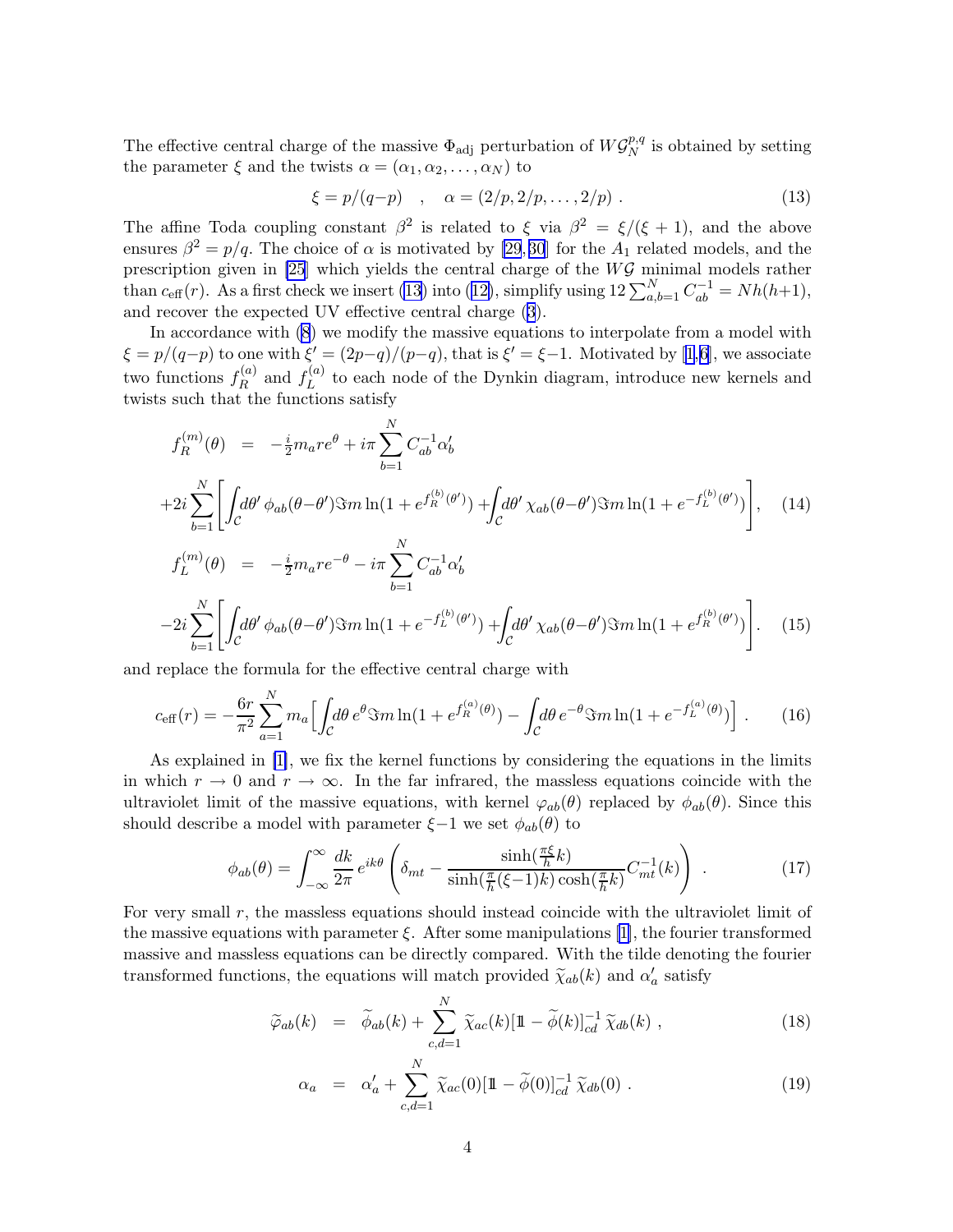<span id="page-5-0"></span>Inserting the expressions for  $\tilde{\varphi}_{ab}$  and  $\phi_{ab}$  into [\(18](#page-3-0)) we find

$$
\left(\frac{\sinh(\frac{\pi}{h}k)}{\sinh(\frac{\pi}{h}(\xi-1)k)\cosh(\frac{\pi}{h}k)}\right)^2 C_{ab}^{-1}(k) = \sum_{c,d=1}^N \widetilde{\chi}_{ac}(k) C_{cd}(k) \widetilde{\chi}_{db}(k) . \tag{20}
$$

After multiplying both sides by  $C_{fa}(k)$  and summing over the index a, we can write the right hand side as a square:  $(\widetilde{\chi}(k) C(k))_{fb}^2$ . Taking the square root and inverting the fourier transform yields

$$
\chi_{ab}(\theta) = \pm \int \frac{dk}{2\pi} e^{ik\theta} \frac{\sinh(\frac{\pi}{h}k)}{\sinh(\frac{\pi}{h}(\xi-1)k)\cosh(\frac{\pi}{h}k)} C_{ab}^{-1}(k) . \tag{21}
$$

The above only fixes  $\chi_{ab}(\theta)$  up to a sign, but we find that choosing the negative sign results in an effective central charge consistent with a  $W\mathcal{G}$  minimal model, whereas the other choice does not yield a recognisable formula for  $c_{\text{eff}}(0)$ . With the negative sign we find the new twists should be

$$
\alpha'_a = \frac{\xi}{\xi - 1} \alpha_a \tag{22}
$$

To avoid the pole in [\(22](#page-4-0)) at  $\xi = 1$ , and the poles in the kernels which cross the real axis as  $\xi$ falls below one, we only consider models with  $2p > q$  and therefore  $\xi > 1$ . This is a sensible restriction since a flow of the form  $(8)$  $(8)$  with  $2p < q$  would have an infrared CFT labelled by  $(2p - q, p)$ , the first of which is negative.

**3.** The massless NLIEs have ultraviolet and infrared values of  $c_{\text{eff}}(r)$  which exactly match those of the conjectured flow ([8\)](#page-1-0) provided we continue to use the massive prescription for  $\xi$ and  $\alpha$  [\(13](#page-3-0)). We find

$$
c_{\text{eff}}(0) = N\left(1 - \frac{h(h+1)}{pq}\right) , \quad c_{\text{eff}}(\infty) = N\left(1 - \frac{h(h+1)}{(2p-q)p}\right) .
$$
 (23)

The massless flows naturally fall into families indexed by an integer  $J = q-p$ :

$$
W\mathcal{G}_N^{p,p+J} + \Phi_{\text{adj}} \to W\mathcal{G}_N^{p-J,p} . \tag{24}
$$

At  $J = 1$  there is a unique family corresponding to the flows between the unitary minimal models. For these models we tested the massless NLIEs against the the TBA equations [\[10](#page-9-0), [11](#page-10-0)], typically finding very good agreement. As expected the effective central charge was consistently monotonic. For  $J > 1$  there are  $\varphi(J)$  different families, each of which interpolates between nonunitary models (here  $\varphi$  denotes the Euler- $\varphi$  function). Solving the NLIEs for the nonunitary models, we found that  $c_{\text{eff}}(r)$  increases away from its UV value, undergoes a number of oscillations and then settles down to the predicted IR value. The nonmonotonic behaviour of two families of flows is illustrated in Figures 1 and 2.

4. To strengthen the validity of the conjectured equations we extract a number of further predictions, which are then compared with results from ultraviolet and infrared conformal perturbation theory.

The UV groundstate energy of a CFT perturbed by a primary field  $\Phi$  of conformal dimen-sion $\Delta_{\rm UV}$  is predicted to behave as [31,32]

$$
E_0(R) = RB(\lambda) - \frac{\pi c_{\text{pert}}(r)}{6R} \quad , \quad c_{\text{pert}}(r) = c_{\text{eff}}(0) + \sum_{j=1}^{\infty} C_j (\lambda R^y)^j \quad , \tag{25}
$$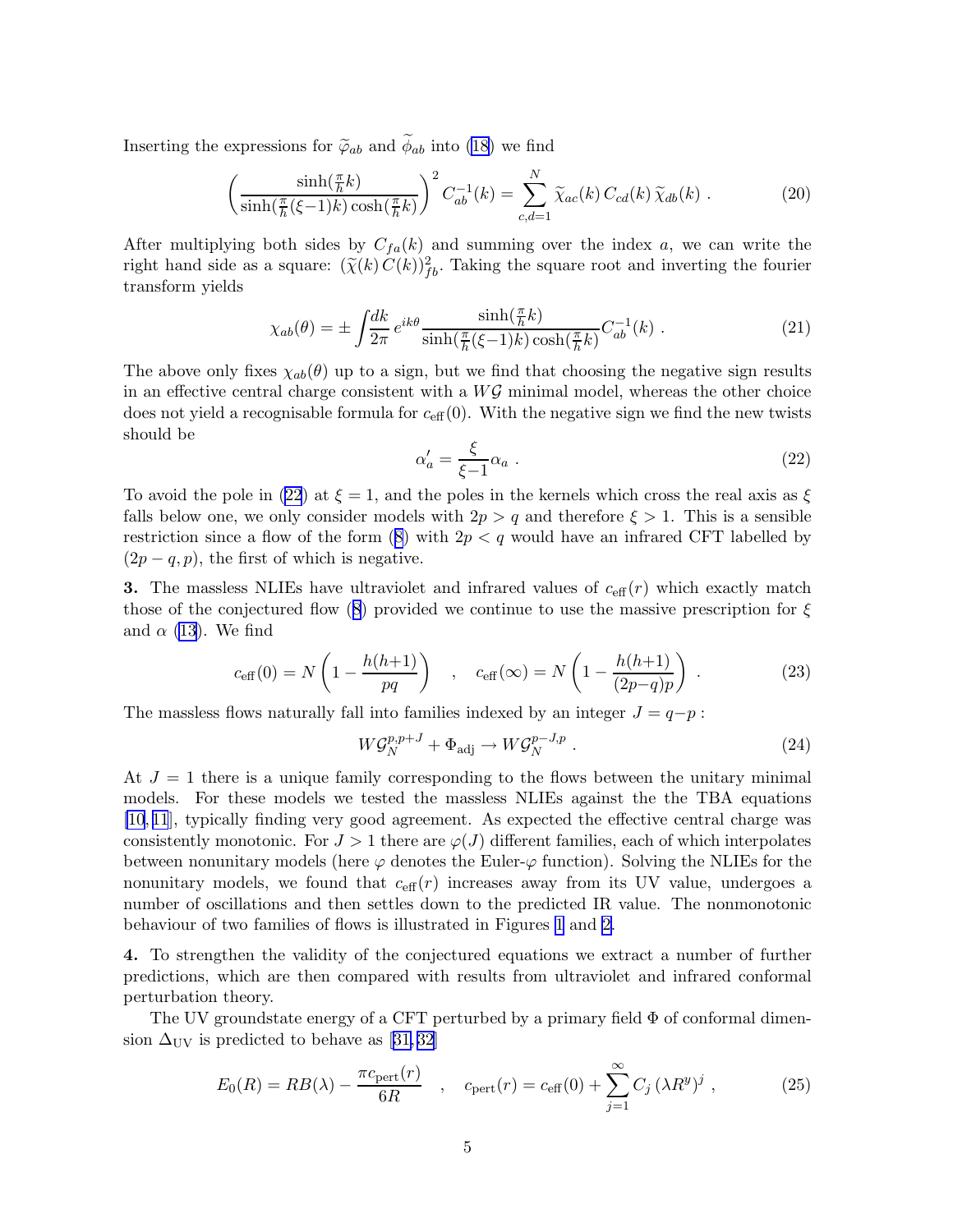

Figure [1:](#page-5-0) A family based on  $WA_3$  with  $J=6$ . Figure [2](#page-5-0): A family based on  $WD_4$  with  $J=2$ .

where  $y = 2(1 - \Delta_{UV})$  and the coefficients  $C_j$  are proportional to the connected correlation functions of the perturbing field on the plane. The action [\(6\)](#page-1-0) implies  $\lambda$  and M must satisfy

$$
\lambda = \kappa M^y \tag{26}
$$

for a dimensionless constant  $\kappa$ , further implying that  $c_{\text{pert}}$  expands in powers of  $r^y$ . On the other hand, the  $2(\xi+1)i\pi/h$  periodicity  $*$  of the nonlinear integral equations suggests that  $c_{\text{eff}}(r)$  expands as a series in  $r^{2h/(1+\xi)}$ , which will agree with  $c_{\text{pert}}(r)$  provided  $2(1 - \Delta_{\text{UV}})$  $2h/(1+\xi)$ . Substituting  $p/(q-p)$  for  $\xi$ , we find the NLIEs predict a value of  $\Delta_{UV}$  which exactly matches the conformal dimension of  $\Phi_{\text{adj}}$  ([5](#page-1-0)).

The expansion

$$
c_{\text{eff}}(r) = c_{\text{eff}}(0) + B(r) + \sum_{j=1}^{\infty} c_j (r^y)^j , \qquad (27)
$$

differs from  $c_{\text{pert}}(r)$  by the bulk term  $B(r)$ , but it may easily be extracted from the NLIEs. For this we need the leading asymptotics of the kernels as  $\theta \to -\infty$ . The denominator of the inverse deformed Cartan matrix has either a term of the form  $\sinh(\pi k)$   $(A_n)$  or  $\cosh(\pi k/2)$  $(D_n, E_6, E_7, E_8)$ , both possibilities leading to a simple pole in the kernels  $\phi_{ab}(\theta)$  and  $\chi_{ab}(\theta)$ at  $k = -i$ . Moreover, the kernels [\(17](#page-3-0), [21](#page-4-0)) have a pole at  $k = -ih/(\xi-1)$ , which contributes a term proportional to  $e^{h\theta/(\xi-1)}$ . Therefore we have

$$
\phi_{ab}(\theta) \sim \phi_{ab}^{(1)} e^{\theta} + p_{ab}^{(1)} e^{h\theta/(\xi - 1)} + \dots, \quad \theta \to -\infty ,
$$
\n(28)

$$
\chi_{ab}(\theta) \sim \chi_{ab}^{(1)} e^{\theta} + c_{ab}^{(1)} e^{h\theta/(\xi - 1)} + \dots, \quad \theta \to -\infty \tag{29}
$$

<sup>∗</sup>While the periodicity is easily extracted from the associated Bethe ansatz equations [\[25](#page-10-0),[26\]](#page-10-0), it is less trivial to see directly from the NLIEs.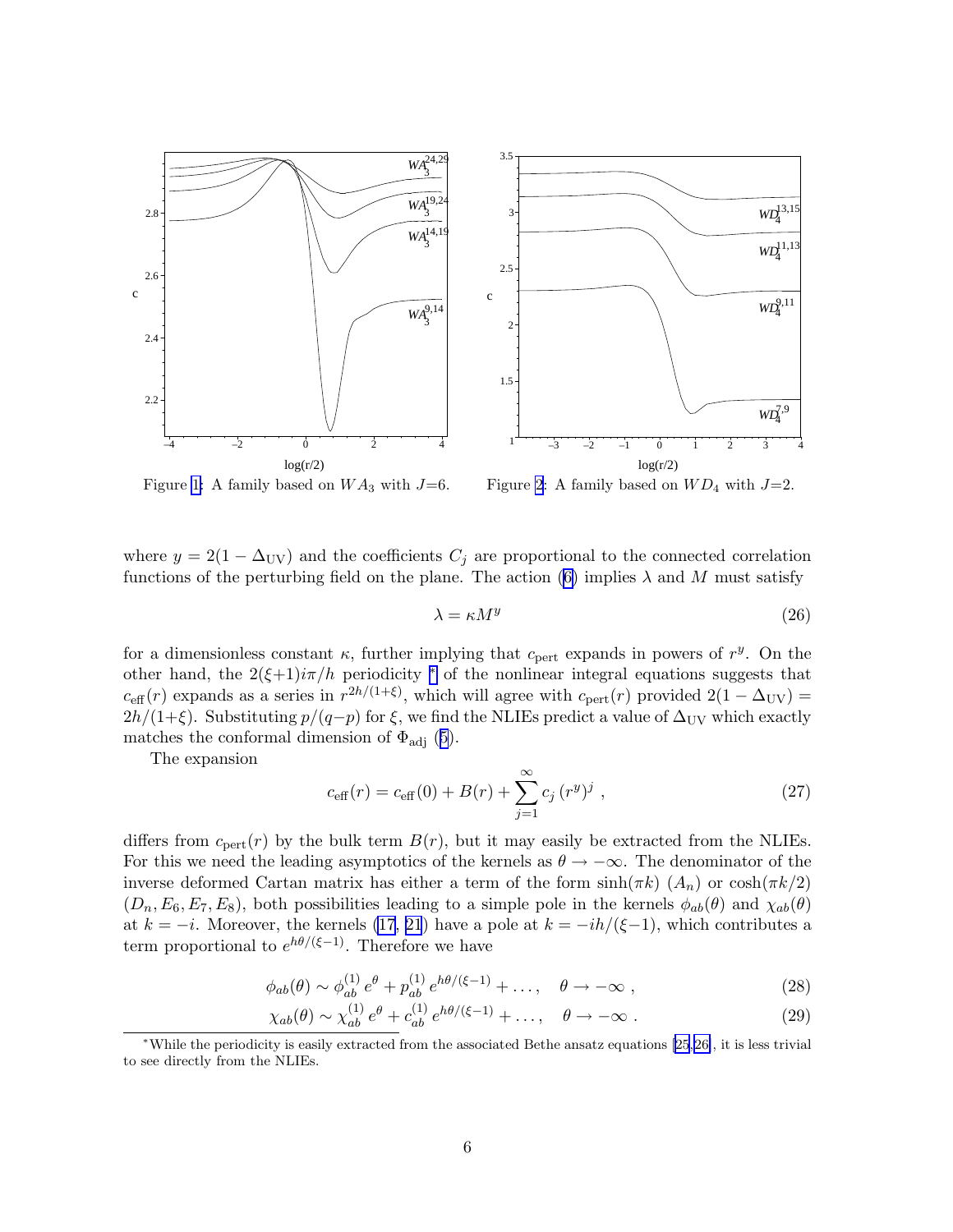<span id="page-7-0"></span>The expansion coefficients can be calculated by taking the appropriate residues, but we will only need  $\phi_{1a}^{(1)}$  $_{1a}^{(1)}$  and  $\chi_{1a}^{(1)}$  $\frac{1}{1a}$ , both of which can be written as

$$
\phi_{1a}^{(1)} = \frac{\sin(\frac{\pi}{h}\xi)\sin(\frac{\pi}{h})}{\pi \sin(\frac{\pi}{h}(\xi - 1))\nu(\mathcal{G})} m_a , \quad \chi_{1a}^{(1)} = \frac{\sin^2(\frac{\pi}{h})}{\pi \sin(\frac{\pi}{h}(\xi - 1))\nu(\mathcal{G})} m_a ,
$$
\n(30)

where

$$
\nu(A_{n-1}) = 1 \quad , \quad \nu(D_n) = 1/2 \quad , \quad \nu(E_6) = \sqrt{2/3} \sin(\pi/12)
$$

$$
\nu(E_7) = \frac{2}{\sqrt{3}} \sin(\pi/18) \sin(2\pi/9) \quad , \quad \nu(E_8) = \frac{\sin(\pi/30)}{2\sqrt{3}\sin(\pi/5)} \,. \tag{31}
$$

A small generalisation of the argument described in[[1](#page-9-0)] yields the massive and massless bulk terms:

$$
B_{\text{massive}}(r) = -\frac{3\sin(\frac{\pi}{h}\xi)\,\nu(\mathcal{G})}{2\pi\sin(\frac{\pi}{h}(1+\xi))\,\sin(\frac{\pi}{h})}r^2 \quad , \quad B_{\text{massless}}(r) = \frac{3\,\nu(\mathcal{G})}{2\pi\sin(\frac{\pi}{h}(1+\xi)))}r^2 \ . \tag{32}
$$

The bulk term corresponding to the massive perturbation of the unitary minimal models has been calculated by Fateev[[33\]](#page-10-0) in the context of the associated coset. By analytically continuing the coset parameter k to rational values (set  $k = \xi - h$ ), we find Fateev's massive bulk term exactly coincides with ours for both unitary and nonunitary models.

The massless bulk terms are new, but we can make at least one concrete check before turning to numerics: the models with  $p = h+1$  and  $q = h+2$  correspond to the coset  $\mathcal{G}_N^1$  ×  $\mathcal{G}_N^1/\mathcal{G}_N^2$ , for which the massive and massless perturbations are known to coincide [\[9](#page-9-0), [34](#page-10-0)], as fortunately do our bulk terms at  $\xi = h+1$ .

The bulk terms have a simple pole whenever  $\xi+1 = mh$  for some integer m, which should cancel against one of the terms in the infinite sum so that the expansion ([27\)](#page-5-0) continues to be regular [\[35](#page-10-0)–[37\]](#page-10-0). In all cases the result, found by evaluating

$$
\lim_{\xi = mh-1} \frac{B(r)}{r^2} [r^2 - r^{2m} \frac{h}{(\xi+1)}],
$$
\n(33)

is a logarithmic term:

$$
B_{\text{massive}}(r)|_{\xi = mh-1} = \frac{3\,\nu(\mathcal{G})}{\pi^2 m} r^2 \ln r \quad , \quad B_{\text{massless}}(r)|_{\xi = mh-1} = \frac{3(-1)^m\,\nu(\mathcal{G})}{\pi^2 m} r^2 \ln r \ . \tag{34}
$$

Now we are in position to compare ([25\)](#page-4-0) with ([27\)](#page-5-0), apart from one remaining difficulty. The perturbative coefficients  $C_j$  are usually hard to calculate, and instead it is easier to estimate, from the massless and massive NLIEs respectively, the expansion coefficients  $c_j$  and  $\tilde{c}_j$ . The perturbative coefficients  $C_j$  do not depend on  $\lambda$ , and if we assume the mass and crossover scales M are equal we should find

$$
c_j = (-1)^j \tilde{c}_j . \tag{35}
$$

We include a small sample of our numerics in table 2. Such good agreement provides an excellent check on both the massive and massless NLIEs, the associated bulk terms and the above assumption on M.

5. Close to the infrared fixed point the model is described by the action of the infrared CFT plus an infinite number of contributions from irrelevant operators, resulting in a theory which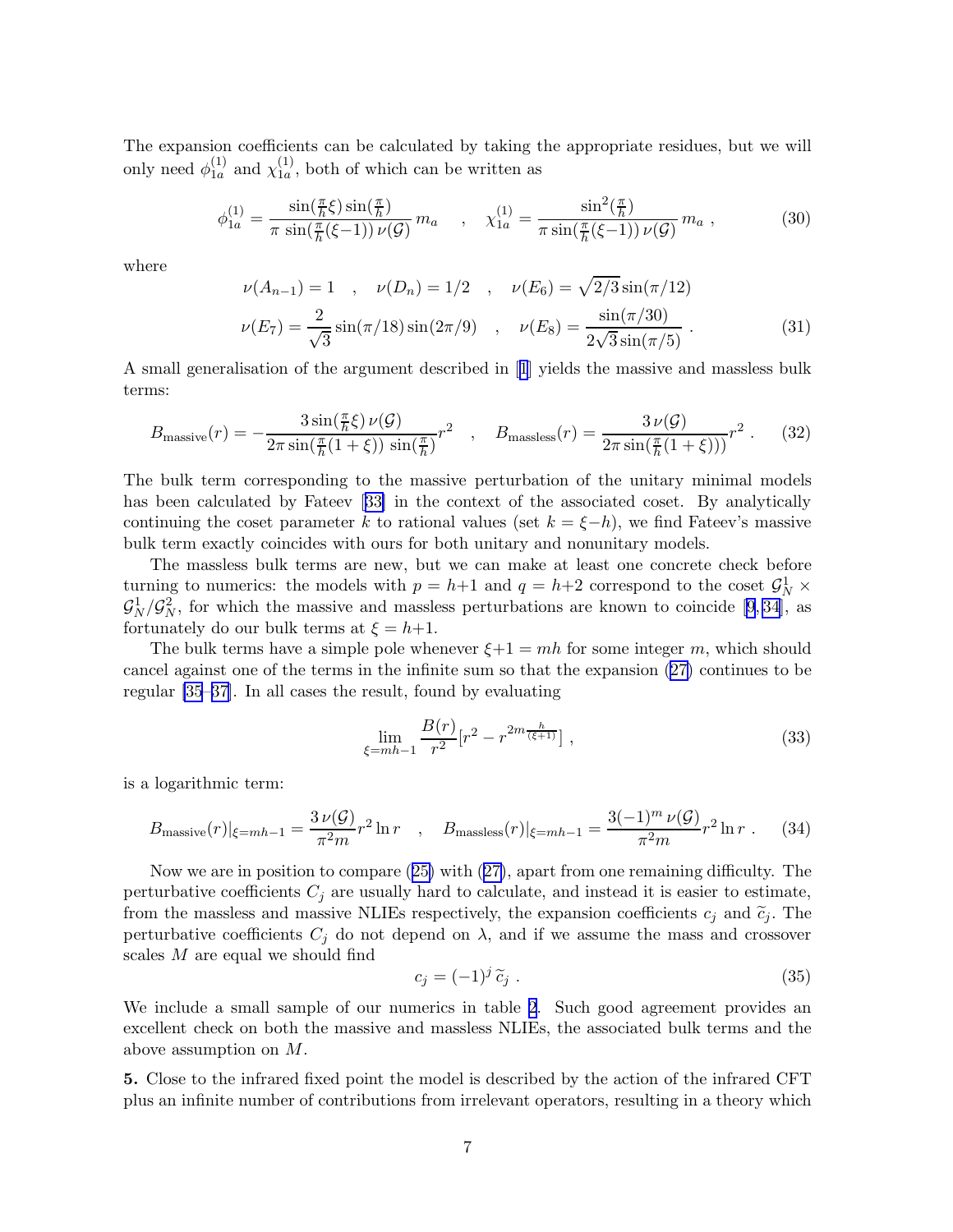| $WA_2^{7,10}+\Phi_{\rm adi}$ |               |             |          | $WD_{4}^{15,17}+\Phi_{\rm{adi}}$ |             |  |
|------------------------------|---------------|-------------|----------|----------------------------------|-------------|--|
|                              | $c_i$         | $c_i$       |          | $\overline{c_i}$                 | $c_i$       |  |
| $\Omega$                     | 1.657142856   | 1.657142856 | $\theta$ | 3.34117647                       | 3.34117646  |  |
|                              | $-1.49526585$ | 1.49526587  |          | $-0.1962515$                     | 0.1962514   |  |
| $\overline{2}$               | 0.01009599    | 0.01009595  | 2        | 0.067572                         | 0.067573    |  |
| 3                            | $-0.0015271$  | 0.0015278   | 3        | 0.003602                         | $-0.003603$ |  |
| 4                            | 0.0000603     | 0.0000602   |          | 0.00005                          | 0.000008    |  |

Table 2: Comparison of the massive and massless UV coefficients, found via the NLIEs.

is unrenormalisable. However by considering the contribution of a finite number of fields it is still possible to make a comparison with results from either NLIEs such as ours or from TBA equations [\[38, 39](#page-10-0)]. We consider

$$
\mathcal{A} = \mathcal{A}_{IR} + g \int \psi \, d^2x + t \int T \bar{T} \, d^2x + \dots \,, \tag{36}
$$

where the (possibly missing) irrelevant field  $\psi$  of dimension  $\Delta_{\rm IR}$  and  $T\bar{T}$  of dimension 2 belong to the infrared CFT. The couplings are related to the crossover scale M as

$$
g = \kappa_g M^{2 - 2\Delta_{IR}} \quad , \quad t = \kappa_t M^{-2} \tag{37}
$$

The action implies  $c_{\text{eff}}(r)$  has IR expansion

$$
c_{\text{eff}}(r) \sim c_{\text{eff}}(\infty) + \sum_{j=1}^{\infty} g_j(\kappa_g r)^{(2-2\Delta_{\text{IR}})j} + \sum_{j=1}^{\infty} t_j(\kappa_t r)^{-2j} + \dots \tag{38}
$$

From the NLIE point of view [\[1\]](#page-9-0) corrections to  $c_{\text{eff}}(r)$  come from the  $\theta \to -\infty$  asymptotic of  $\chi_{ab}(\theta)$  given by [\(29](#page-5-0)), the  $e^{h\theta/(\xi-1)}$  term generating a a series of the form  $r^{-2h/(\xi-1)}$ . Comparing with the CPT expansion [\(38\)](#page-7-0) leads to the prediction  $\Delta_{IR} = 1 + h/(\xi-1)$ , which can be identified with the conformal dimension of the primary field  $\Phi_{\text{adj}}$  *'* with weights  $\Omega = \Omega_{\text{id}}$ ,  $\Omega' =$  $\Omega_{\text{adi}}$ .

We can also extract a prediction for  $\kappa_t$  from the NLIEs. We start with the first two coefficients of the series generated by  $TT$  [\[39](#page-10-0)]:

$$
t_1 = -\frac{\pi^3 c_{\text{eff}}(\infty)^2}{6} \quad , \quad t_2 = \frac{\pi^6 c_{\text{eff}}(\infty)^3}{18} \quad , \tag{39}
$$

and compare them with the coefficients of  $r^{-2}$  and  $r^{-4}$  found from the NLIEs. Adapting the TBAargument [[37](#page-10-0)], we use the  $e^{\theta}$  term in the expansion of  $\chi_{ab}(\theta)$  to find

$$
c_{\text{eff}}(r) \sim c_{\text{eff}}(\infty) - \frac{2\pi^2}{3} c_{\text{eff}}^2(\infty) \chi_{11}^{(1)} r^{-2} + 2c_{\text{eff}}^3(\infty) \left(\frac{2\pi^2}{3} \chi_{11}^{(1)}\right)^2 r^{-4} + \dots \tag{40}
$$

The explicit form

$$
\chi_{11}^{(1)} r^{-2} = \frac{\sin^2(\frac{\pi}{h})}{\pi \sin(\frac{\pi}{h}(\xi - 1))\nu(\mathcal{G})} r^{-2}
$$
\n(41)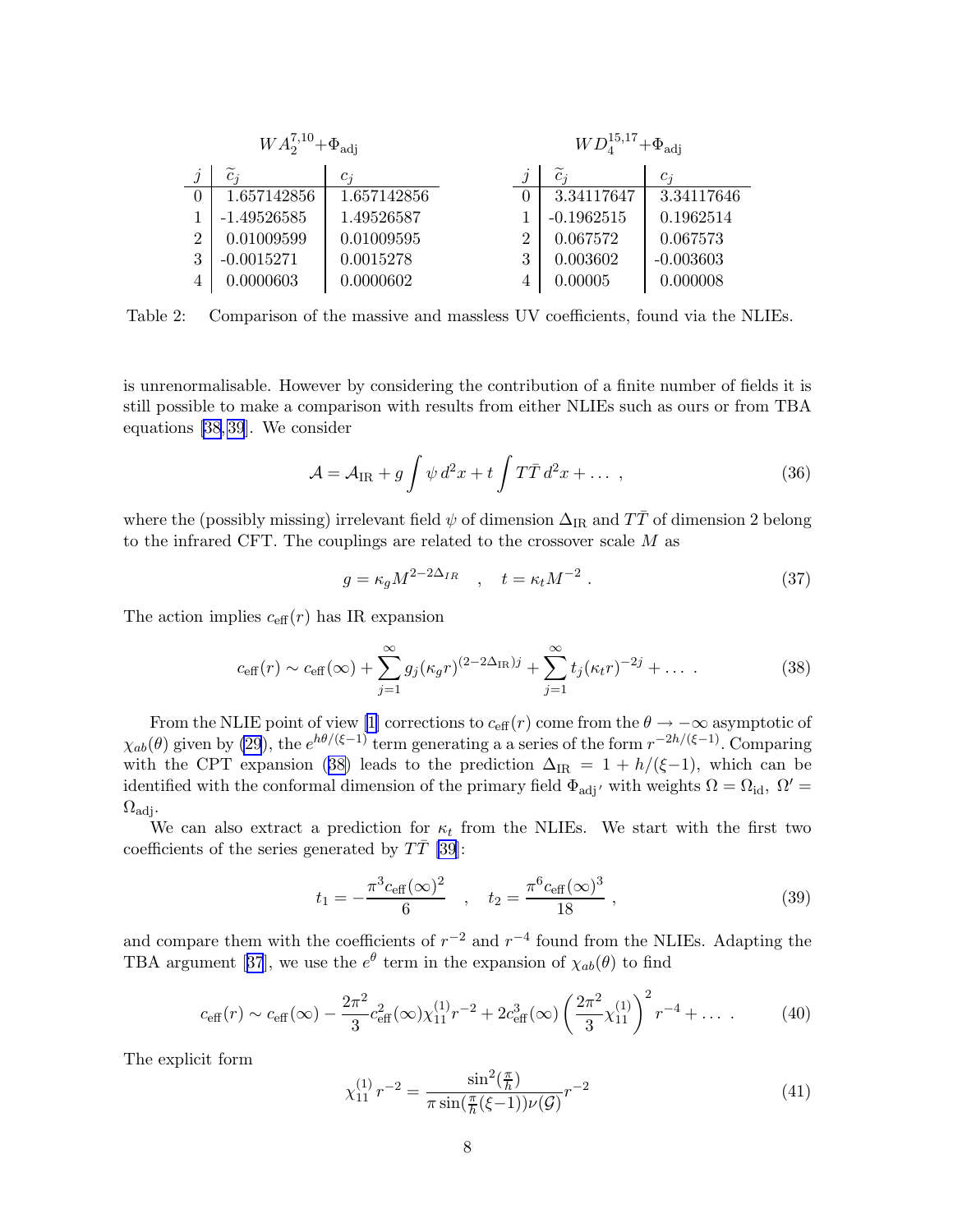<span id="page-9-0"></span>indicates a pole whenever  $\xi - 1 = m'h$  for some integer m'. Evaluating as for the UV case we find [\(41](#page-7-0)) becomes

$$
\chi_{11}^{(1)} r^{-2}|_{\xi = m'h+1} = -\frac{2(-1)^{m'} \sin^2(\frac{\pi}{h})}{\pi^2 m' \nu(\mathcal{G})} r^{-2} \ln r \ . \tag{42}
$$

The infrared expansion coefficients have been obtained numerically for the models  $WA_1^{p,p+1}$  +  $\phi_{13}, p = 5, \ldots, 10$  in [\[37](#page-10-0), [40\]](#page-10-0), and they show good agreement with our predictions, while for  $WA_1^{p,p+1}$  and  $WD_{n+1}^{2n+2,2n+3}$  we find agreement with the theoretical results of [\[37\]](#page-10-0). Finally, the effective central charge of the  $\phi_{12}, \phi_{21}$  and  $\phi_{15}$  perturbations of the Virasoro minimal models is exactly half that of certain  $WA<sub>2</sub>$  models:

$$
WA_1^{p,q} + \phi_{12} \leftrightarrow WA_2^{p,2q} + \Phi_{\text{adj}}
$$
  
\n
$$
WA_1^{p,q} + \phi_{21} \leftrightarrow WA_2^{q,2p} + \Phi_{\text{adj}}
$$
  
\n
$$
WA_1^{p,q} + \phi_{15} \leftrightarrow WA_2^{2p,q} + \Phi_{\text{adj}}
$$
 (43)

Only the  $\phi_{21}$  and  $\phi_{15}$  perturbed models have a massless flow, and the IR expansion coefficients found in [1] match with those predicted above for the associated  $WA_2$  model. The correspondence actually works for any value of  $\xi$  since the  $\phi_{12}/\phi_{21}/\phi_{15}$  NLIE is based on the tadpole diagram  $T_1$ , which is related by folding to  $A_2$ .

Finally, comparing [\(40, 41\)](#page-7-0) to [\(38, 39\)](#page-7-0) yields the promised prediction for  $\kappa_t$ :

$$
\kappa_t = \frac{4\sin^2(\frac{\pi}{h})}{\pi^2 \sin(\frac{\pi}{h}(\xi - 1))\,\nu(\mathcal{G})} \,. \tag{44}
$$

6. We have shown that the function  $c_{\text{eff}}(r)$  for nonunitary models interpolates from a CFT in the ultraviolet to an infrared CFT that has smaller effective central charge, but in a nonmonotonic way. It is likely that there is a function, as yet unknown, which monotically interpolates between the nonunitary CFTs and satisfies a 'nonunitary c-theorem'.

We'd like to make two further comments concerning the massive nonlinear integral equations. First, level-rank (or KNS) duality [\[23](#page-10-0), [41](#page-10-0)] relates two nonunitary minimal models

$$
WA_{n-1}^{n,p} = WA_{p-n-1}^{p-n,p} , \quad n, p \text{ coprime} , \tag{45}
$$

which both have a field  $\Phi_{\text{adj}}$  with conformal dimension  $\Delta = (pn - p - n^2)/p$ , resulting in entirely equivalent perturbed theories. It is not at all obvious that the NLIEs based on  $A_{n-1}$  and those based on  $A_{p-n-1}$  at the appropriate values of  $\xi$  will produce the same value of  $c_{\text{eff}}(r)$ , but provided the normalisation of the lightest mass is such that the coupling  $\lambda$  is the same for both models, our numerical studies confirm this. By equating the massive bulk terms we find

$$
\sin(\pi/(p-n)) M_{[n-1]} = \sin(\pi/n) M_{[p-n-1]} ; \qquad (46)
$$

the same result can also be deduced from the relation  $\lambda = \kappa M^y$  given for the *unitary* minimal modelsin [[33\]](#page-10-0). We can rule out a massless flow from  $WA_{n-1}^{n,p}$  via  $\Phi_{\text{adj}}$  by considering the conjectured IR model  $WA_{n-1}^{2n-p,n}$ , a sensible CFT if  $2n-p > h$ . Since  $h = n$  this would require  $p < n$ , contradicting the assumption  $n < p$ .

As mentioned above, the massive  $\phi_{15}$  and  $\phi_{12}$  perturbations of the the Virasoro models  $WA_1^{2,p}$  (for odd p greater than 4) are integrable, and the groundstate energy can be found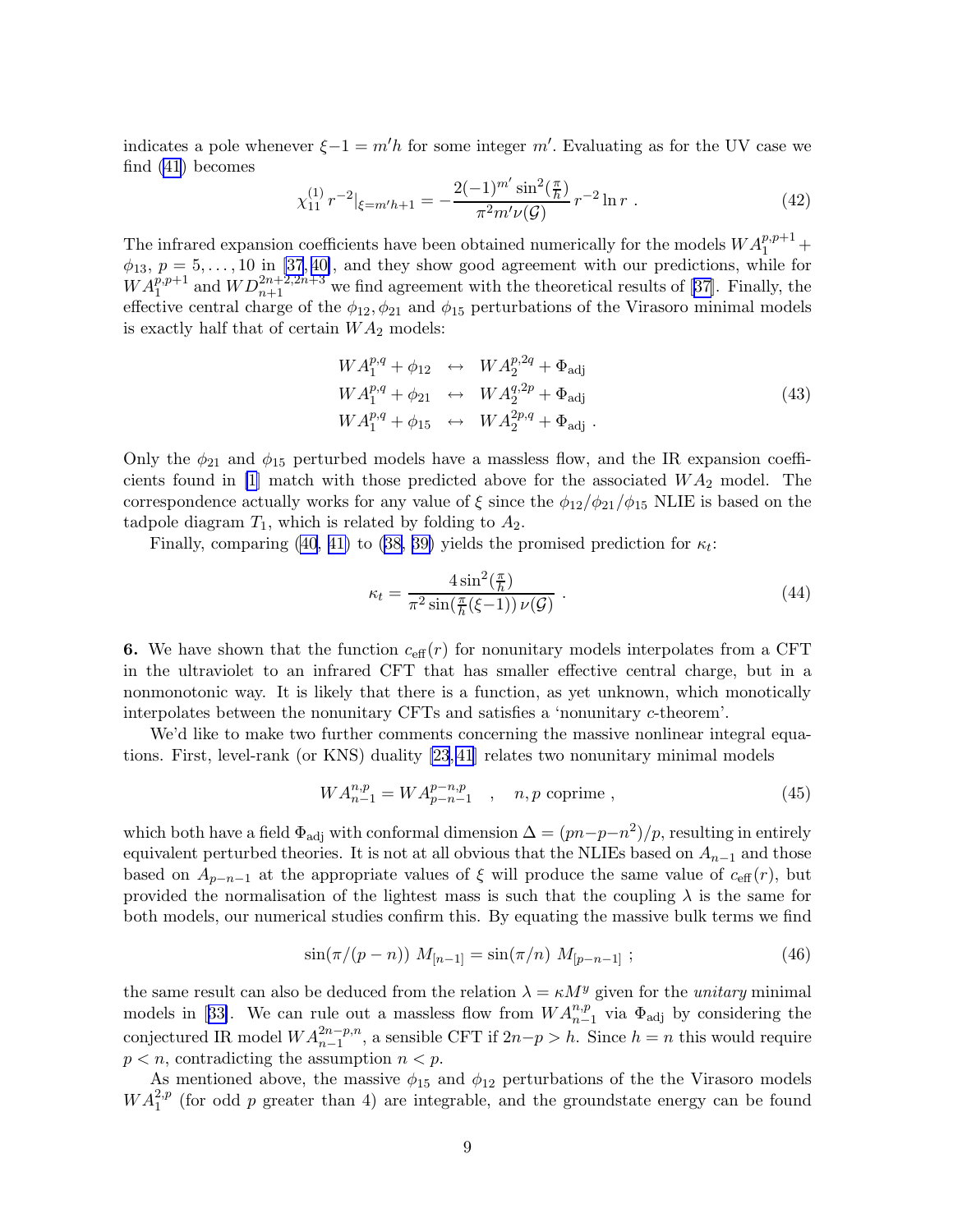<span id="page-10-0"></span>using a single NLIE based on  $A_2^{(2)}$  $\binom{2}{2}$  [42], with appropriate tuning of the free parameters. Thus by level-rank duality the models  $WA_{p-3}^{p-2,p}$  have up to two extra massive perturbations in addition to  $\Phi_{\text{adj}}$  whose groundstate energy can be described in terms of a nonlinear integral equation.

Second, the massive NLIEs encode the finite-size effects of a further set of models obtained by sending  $\xi = k-h$  to infinity. In this limit the perturbed coset  $\mathcal{G}_N^k \times \mathcal{G}_N^1 / \mathcal{G}_N^{k+1} + \Phi_{\text{adj}}$  becomes the  $G$  Gross Neveu model [22, [43](#page-11-0)], with groundstate energy described in terms of an infinite number  $(k.N)$  of coupled TBA equations. The NLIEs offer a clear advantage over the TBA as the  $N$  equations can still be solved numerically at any value of  $r$ . The kernels

$$
\varphi_{ab}(\theta) = \int_{-\infty}^{\infty} \frac{dk}{2\pi} e^{ik\theta} \left( \delta_{ab} - \frac{e^{\pi|k|/h}}{\cosh(\frac{\pi}{h}k)} C_{ab}^{-1}(k) \right)
$$
(47)

form part of the prefactors of the associated S-matrices [\[44](#page-11-0)]. The perturbation is (almost) marginal and the ultraviolet expansion of the effective central charge no longer has a simple power series form [\(27\)](#page-5-0). By studying the NLIEs (numerically and analytically) we hope to uncover the expected logarithmic corrections to  $c_{\text{eff}}(r)$ . If this approach is successful there are a number of two-dimensional sigma models which have an interpretation as a perturbed conformal field theory[[44](#page-11-0)]. Since in all cases the groundstate energy is described by an infinite number of TBA equations, it would also be interesting to extend the current set of NLIEs to include such models.

Finally we remark that even though the groundstate energy of the perturbed nonunitary models is apparently real, recent results based on the  $A_2^{(2)}$  models indicate the massive finite size spectrum may in general be complex [\[45\]](#page-11-0). It remains an open question to study the excited states of the massless models, perhaps via the massless NLIEs, to see if a similar result holds.

 $Acknowledgments - I'm grateful to Pascal Baseilhac, Patrick Dorey, André LeClair, Pierre$ Mathieu and Roberto Tateo for useful conversations. I also thank the EPSRC for a Research Fellowship and IPAM, UCLA for their hospitality.

#### References

- [1] P. Dorey, C. Dunning and R. Tateo, Nucl. Phys. B578 (2000) 699
- [2] A.B. Zamolodchikov, JETP Lett. 43 (1986) 730
- [3] D. Boyanovsky and R. Holman, Nucl. Phys. B332 (1991) 359
- [4] P. Fendley and H. Saleur, Nucl. Phys. B388 (1992) 609
- [5] P. Fendley, H. Saleur and Al.B. Zamolodchikov, Int. J. Mod. Phys. A8 (1993) 5717
- [6] Al. B. Zamolodchikov, Phys. Lett. B335 (1994) 436
- [7] A. Bilal and J.L. Gervais, Phys. Lett. B206 (1998) 412; Nucl. Phys. B314 (1989) 646
- [8] S.L. Lukyanov and V.A. Fateev, Sov. Sci. Rev. A15.2 (1990) 1
- [9] Al. B. Zamolodchikov, Nucl. Phys. Lett. B366 (1991) 122
- [10] M.J. Martins, Phys. Lett. B277 (1992) 301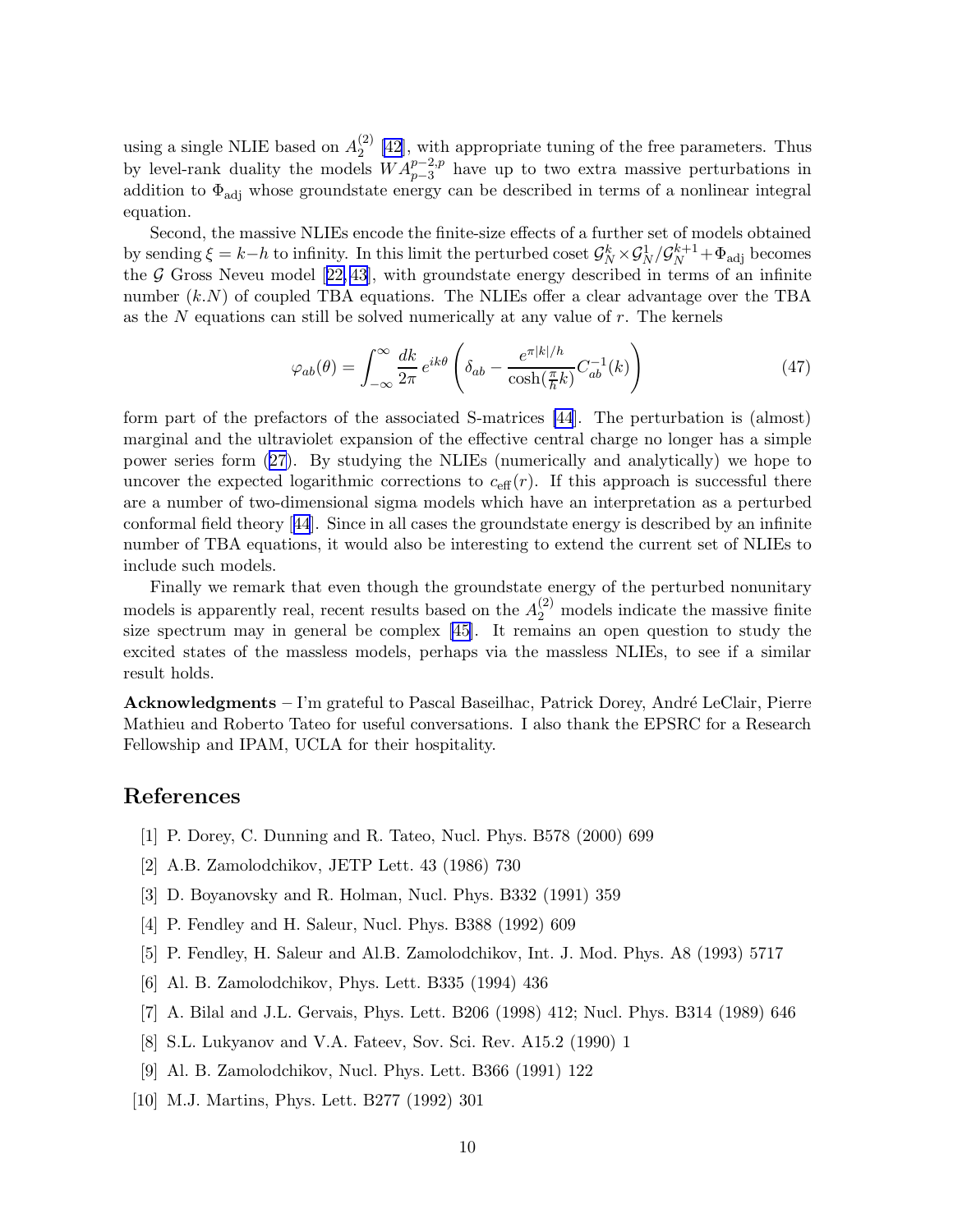- <span id="page-11-0"></span>[11] F. Ravanini, Phys. Lett. B282 (1992) 73
- [12] C. Crnkovic, G.M. Sotkov, M. Stanishkov, Phys. Lett. B226 (1989) 297
- [13] A.B. Zamolodchikov, Sov. J. Nucl. Phys. 46 (1987) 1090
- [14] A.W.W. Ludwig and J.L. Cardy, Nucl. Phys. B285 (1987) 687
- [15] M. Lässig, Phys. Lett. B278 (1992) 439
- [16] C. Ahn, Phys. Lett. B294 (1992) 204
- [17] F.A. Smirnov, Nucl. Phys. B337 (1990) 156
- [18] A. LeClair, Phys. Lett. B230 (1989) 103
- [19] N. Reshetikhin and F. Smirnov, Comm. Math. Phys. 131 (1990) 157
- [20] T. Eguchi and S.-K. Yang, Phys. Lett. B235 (1990) 282
- [21] D. Bernard and A. LeClair, Nucl. Phys. B340 (1990) 721
- [22] H.J. De Vega and V.A. Fateev, Int. J. Mod. Phys. A6 (1991) 3221
- [23] A. Kuniba, T. Nakanishi and J. Suzuki, Nucl. Phys. B356 (1991) 750
- [24] A. Mariottini, Degree thesis (in Italian), Bologna March 1996
- [25] P. Zinn-Justin, J. Phys. A31 (1998) 6747
- [26] P. Dorey, C. Dunning and R. Tateo, J. Phys. A33 (2000) 8427, hep-th/008039
- [27] H. W. Braden, E. Corrigan, P. E. Dorey and R. Sasaki, Nucl. Phys. B338 (1990) 689
- [28] C. Destri and H. J. De Vega, Nucl. Phys. B438 (1995) 413, [hep-th/9407117](http://arXiv.org/abs/hep-th/9407117)
- [29] D. Fioravanti, A. Mariottini, E. Quattrini and F. Ravanini, Phys. Lett. B390 (1997) 243
- [30] G. Feverati, F. Ravanini and G. Takacs, Nucl. Phys. B570 (2000) 615
- [31] Al. B. Zamolodchikov, Nucl. Phys. B342 (1990) 695
- [32] T.R. Klassen and E. Melzer, Nucl. Phys. B350 (1991) 635
- [33] V. A. Fateev, Phys. Lett. B324 (1994) 45
- [34] P. E. Dorey and F. Ravanini, Nucl. Phys. B406 (1993) 708
- [35] D.A. Huse and M.E. Fisher, J. Phys. C15 (1982) L585
- [36] J.L. Cardy and G. Mussardo, Nucl. Phys. B410 (1993) 451,[hep-th/9306028](http://arXiv.org/abs/hep-th/9306028)
- [37] P. Dorey, R. Tateo and K.E. Thompson, Nucl. Phys. B470 (1996) 317
- [38] Al. B. Zamolodchikov, Nucl. Phys. B358 (1991) 524
- [39] Al. B. Zamolodchikov, Nucl. Phys. B358 (1991) 497
- [40] G. Feverati, E. Quattrini and F. Ravanini, Phys. Lett. B374 (1996) 64
- [41] D. Altschuler, M. Bauer and H. Saleur, J. Phys. A23 (1990) L789
- [42] P. Dorey and R. Tateo, Nucl. Phys. B571 (2000) 583